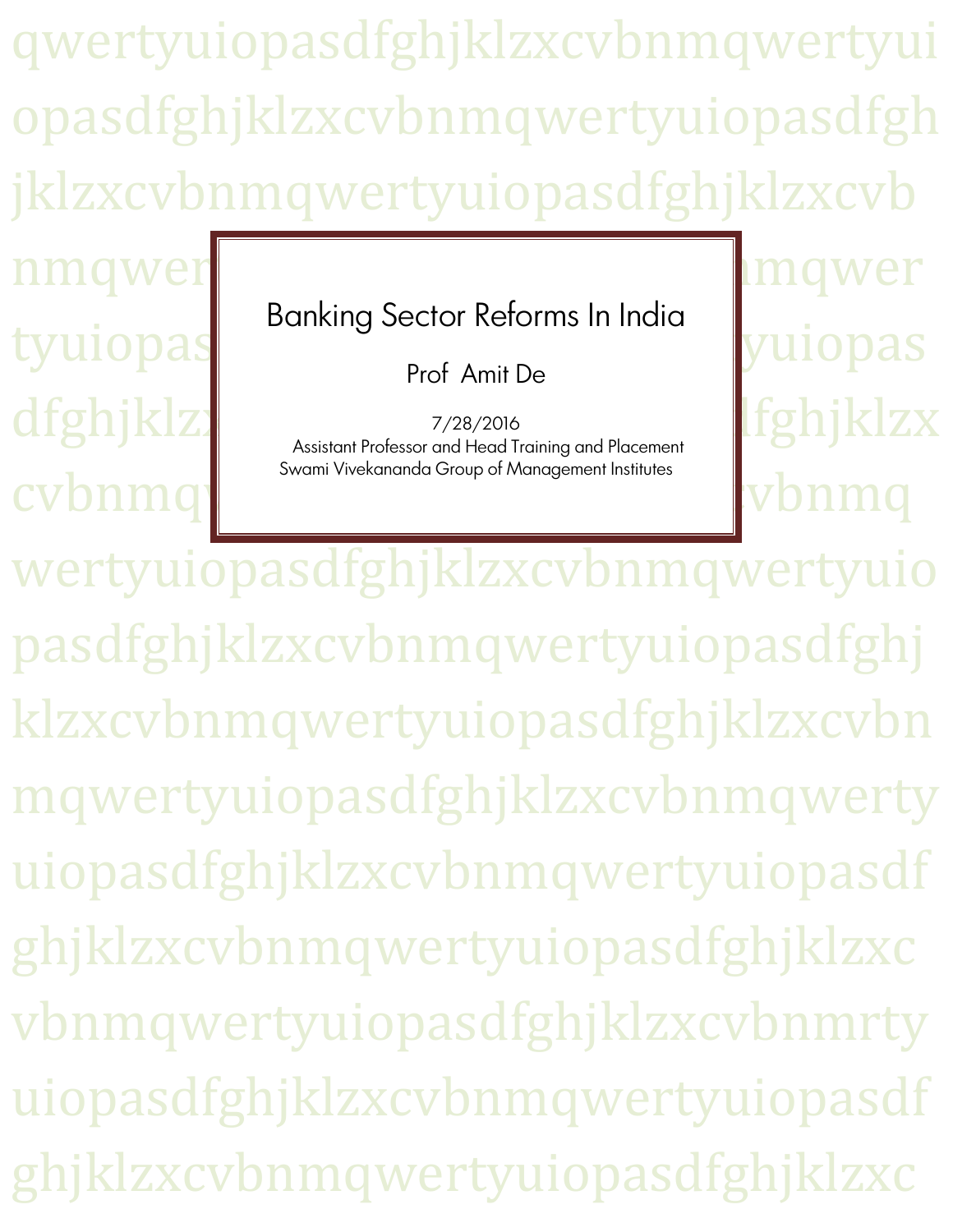# **BANKING SECTOR REFORMS IN INDIA**

#### **ABSTRACT**

Face of Global Banking is undergoing a transition. Banking is now a global issue. Reforms in the financial sector, covering banking, insurance, financial markets, trade, taxation etc. It is a major catalyst in strengthening the fundamentals of the Indian economy. The reform measures have brought about sweeping changes in this critical sector of the Indian's economy. Banking in India is generally fairly mature in terms of supply, product range, and reach-even though reach in rural India still remains a challenge for the private sector and foreign banks in the year 2007.

The broad objective of the financial sector reform has thus been to create a viable and efficient banking system. Improvements in the growth rate can be effected through three, not necessarily mutually exclusive channels: improving productivity of capital, through investments in human capital and raising total factor productivity (TFP). The major banking sector reforms comprises of modifying the policy framework; improving the financial soundness and credibility of banks; creating a competitive environment, and strengthening of the institutional framework.

The banking sector reform measures to enhance efficiency and productivity through competition were initiated and sequenced to create an enabling environment for banks to overcome the external constraints which were related to administered structure of interest rates, high levels of pre-emption in the form of reserve requirements, and credit allocation to certain sectors.

#### **INTRODUCTION**

Globalization is a complex phenomenon and a process that is, perhaps, best managed by public policies. Globalization has several dimensions arising out of what may be called the consequential enhanced connectivity among people across borders. While such enhanced connectivity is determined by three fundamental factors, viz., technology, taste and public policy, cross-border integration can have several aspects: cultural, social, political and economic. There has been a significant progress towards globalization in the recent past and policy-wise, there have been impressive initiatives, the extent to which India is globalized is considerably at the lower end of the emerging economies. Flexibility in product and factor markets play a part not only in capturing the gains from financial sector reform but also more generally from globalization.

Face of Global Banking is undergoing a transition. Banking is now a global issue. Since the early 1980s, bankers working together with national policymakers and officials at such international financial institutions (IFIs) as the World Bank and the International Monetary Fund (IMF) have largely succeeded in deregulating the global banking system. Reforms in the financial sector, covering Banking, Insurance, Financial markets, Trade, taxation etc. have been a major catalyst in strengthening the fundamentals of the Indian economy. The most significant achievement of the financial sector reforms has been the marked improvement in the financial health of commercial banks in terms of capital adequacy, profitability and asset quality as also greater attention to risk management. Further, deregulation has opened up new opportunities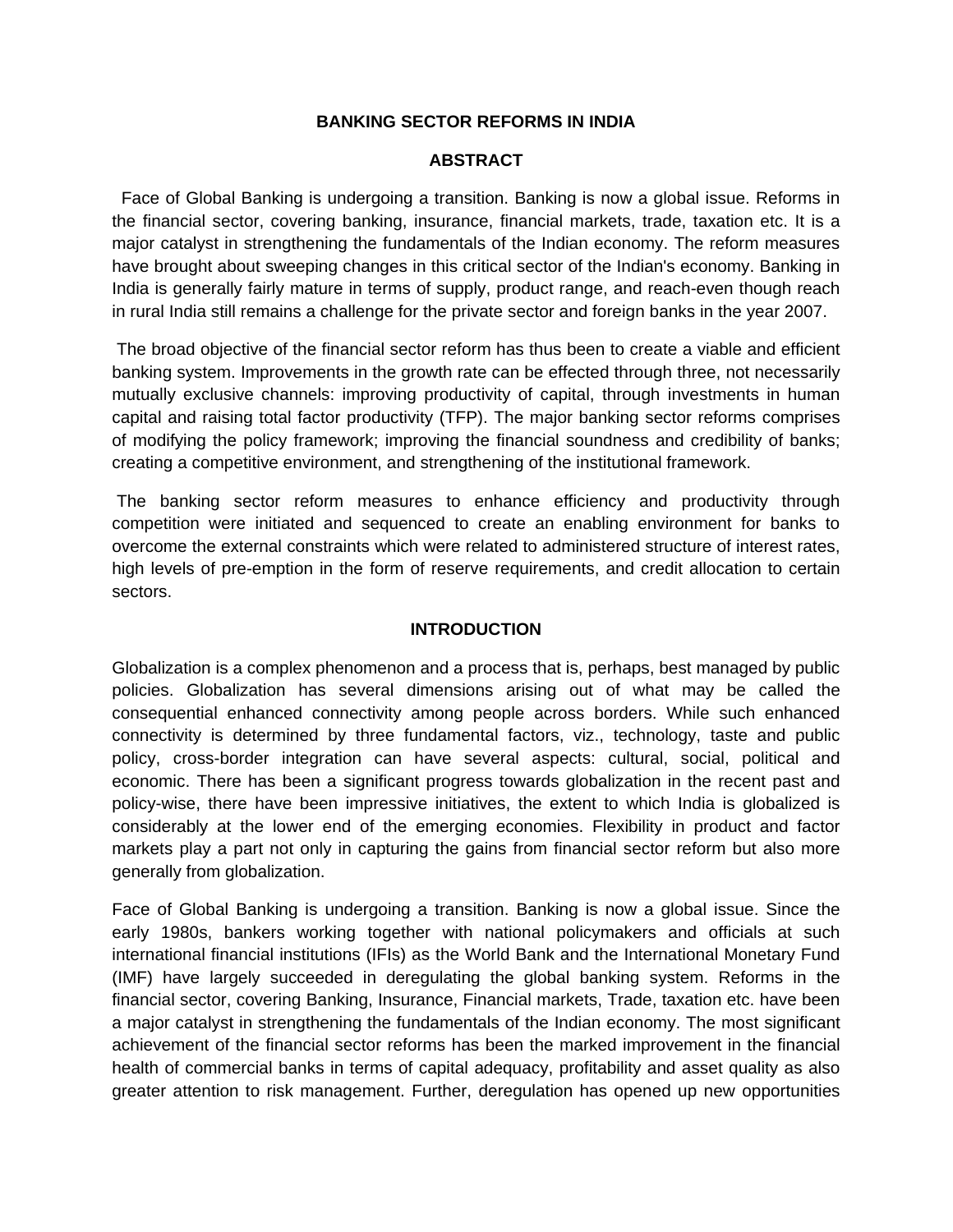for banks to increase revenues by diversifying into Investment Banking, Insurance, Credit cards, Depository services, Mortgage financing, Securitization, etc. At the same time, liberalization has brought greater competition among banks, both domestic and foreign, as well as competition from mutual funds, NBFCs (non-bank finance companies), post office, etc. As banks benchmark themselves against global standards, there has been a marked increase in disclosures and transparency in bank balance sheets (www.bseIndia.com). The face of banking is changing rapidly. The Indian banking system continues to be dominated by Government banks, with public sector banks accounting for three-quarters of total commercial banking assets. The banking system is fragmented; with the exception of the State Bank of India, no one bank holds more than ten percent of total system assets.

# **THE OBJECTIVE OF REFORMS**

The objective of reforms in general is to accelerate the growth momentum of the economy, defined in terms of per capita income. The broad objective of the financial sector reform has thus been to create a viable and efficient banking 3 system. Improvements in the growth rate can be effected through three, not necessarily mutually exclusive channels: improving productivity of capital, through investments in human capital and raising total factor productivity (TFP). Performance of the banking sector has impact across the length and breadth of the economy.

The major banking sector reforms comprises of modifying the policy framework; improving the financial soundness and credibility of banks, creating a competitive environment, and strengthening of the institutional framework.

The improvements in the policy framework are aimed at removing and reducing the external constraints bearing on the profitability and functioning of commercial banks. The banking sector reform measures to enhance efficiency and productivity through competition were initiated and sequenced to create an enabling environment for banks to overcome the external constraints .

# **Implementation of Fluctuation Reserve:**

The regulatory framework and supervisory practices have joined with the best practices. The minimum Capital to Risk Assets Ratio (CRAR) has been kept at nine per cent, and the banks are required to maintain a separate Investment Fluctuation Reserve (IFR) out of profits, towards interest rate risk, at five per cent of their investment portfolio under the categories held for trading and available for sale. It has prescribed prudential guidelines to encourage market discipline with a focus on ensuring good governance through fit and proper owners, directors and senior managers of the banks.

The financial sector in India has undergone significant liberalization in all the four segments banking, non-banking finance, securities and insurance and each of these sectors has grown significantly accompanied by a process of restructuring among the market intermediaries. Entry of some of the bigger banks into other financial segments like merchant banking, insurance, etc. which has made them financial 'conglomerates'; emergence of several new players with diversified presence across major segments and possibility of some of the non-banking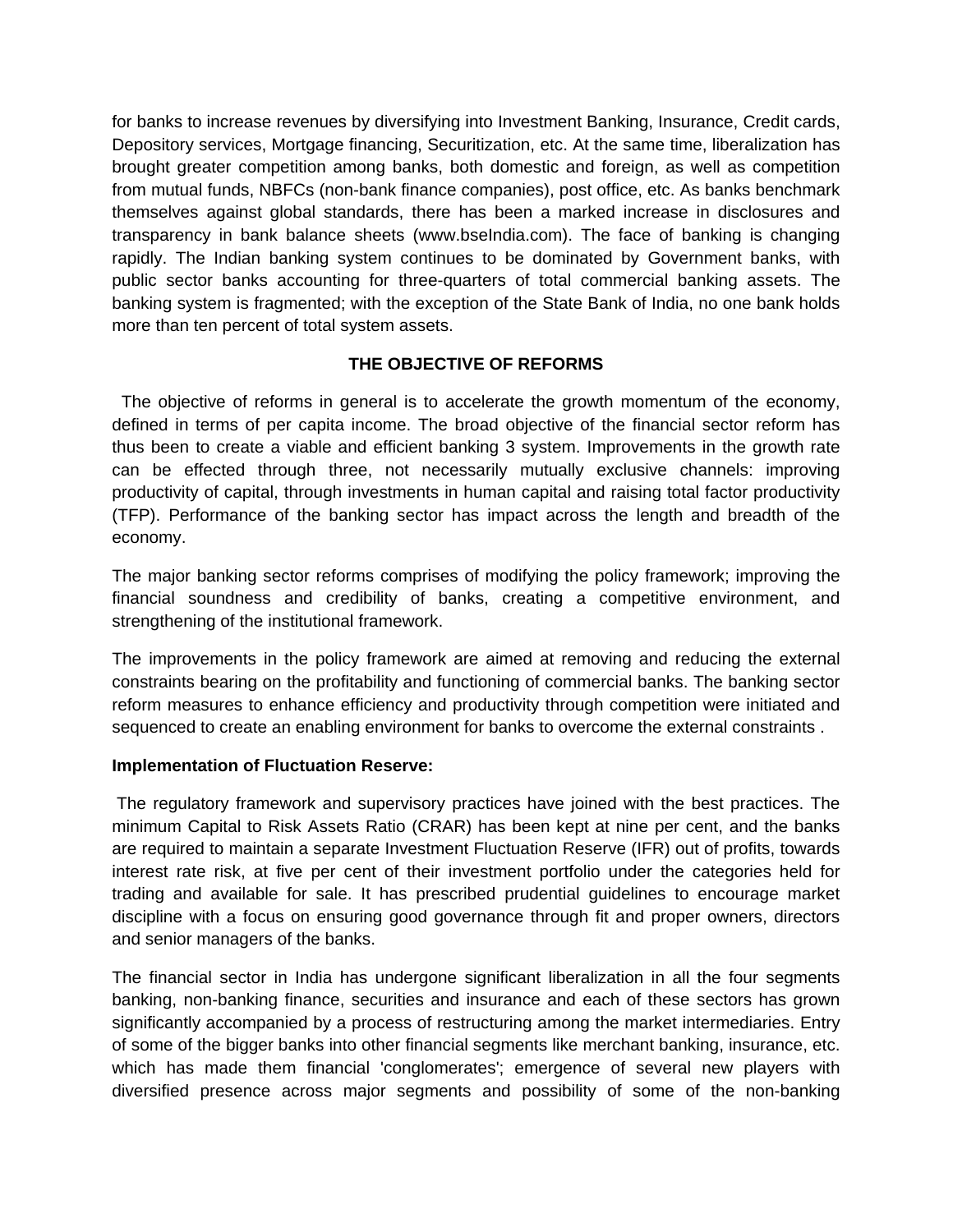institutions in the financial sector acquiring large enough proportions to have a total impact. An efficient credit information system has been suggested to enhance the quality of credit decisions and in order to improve the asset quality of banks**,** apart from facilitating faster credit delivery**.** A scheme for disclosure of information regarding defaulting borrowers of banks and financial institutions too has been introduced**.** 

# **PERFORMANCE OF BANKING SECTOR & BANKING REFORMS OF INDIA:**

Bank profitability levels in India have also trended upwards and gross profits stood at 2.0 per cent during 2005-2006, 2.2 per cent during 2004-2005 and net profits trending at around 1 per cent of assets. 2007.

Recent Improvements in Banking Industry

Deposit growth has been steady

- Total money supply increased at a CAGR of 11.14 per cent during FY06–16\*
- Between FY06–16\*, narrow money supply (M1) rose at a CAGR of 7.69 per cent to US\$ 392.8 billion, broad money supply (M2) increased at a CAGR of 6.49 per cent to US\$ 395.3 billion and money supply (M3) grew at a CAGR of 11.14 per cent to US\$ 1.8 trillion by the end of October'15
- Time deposits with banks have shown highest average growth of 12.9 per cent during FY06– 16\*, and stood at US\$ 1.44 trillion by the end of October'15



# Growth in money supply over past few years

Notes: CAGR - Compound Annual Growth Rate, M1 is as defined by sum of currency with public and Deposit money of the public, M2 is the sum of Narrow money and Post office saving deposit, M3 refers to sum of M2 and Time deposit with banks, FY16\*:

As on October 2015

# **Key investments and developments in India's Banking industry include:**

- Canada Pension Plan Investment Board (CPPIB), an investment management company, has bought a large stake in Kotak Mahindra Bank Ltd from Japan-based Sumitomo Mitsui Banking Corporation.
- India's first small finance bank called the Capital Small Finance Bank has started its operations by launching 10 branch offices in Punjab, and aims to increase the number of branches to 29 in the current FY 2016-17.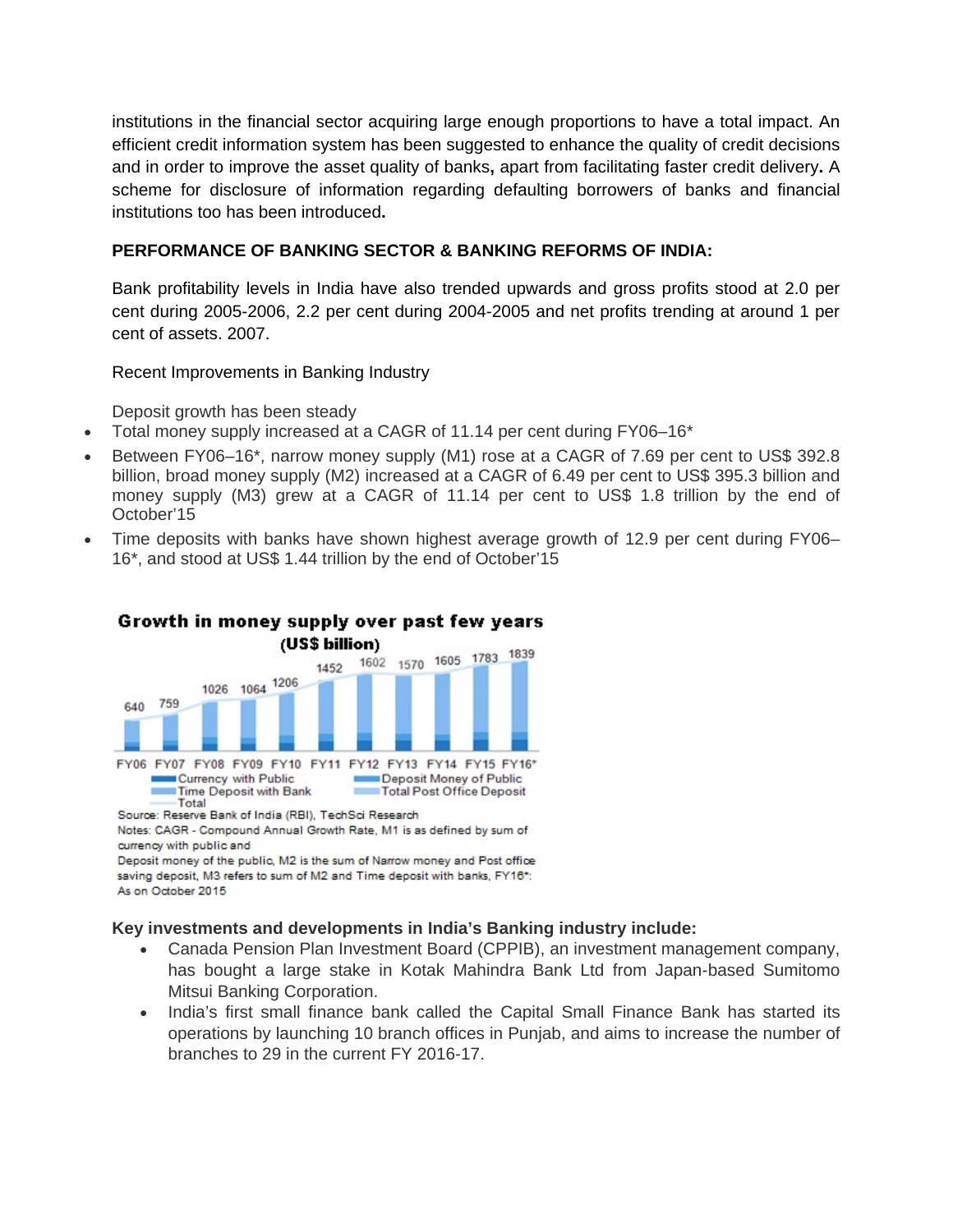- Free Charge, the wallet company owned by online retailer Snapdeal, has partnered with Yes Bank and MasterCard to launch Free Charge Go, a virtual card that allows users to pay for goods and services at online shops and offline retailers.
- Exim Bank of India and the Government of Andhra Pradesh has signed a Memorandum of Understanding (MoU) to promote exports in the state.
- Kotak Mahindra Bank Limited has bought 19.9 per cent stake in Airtel M Commerce Services Limited (AMSL) for Rs 98.38 crore (US\$ 14.43 million) to set up a payments bank. AMSL provides semi-closed prepaid instrument and offers services under the 'Airtel Money' brand name.
- Ujjivan Financial Services Ltd, a microfinance services company, has raised Rs 312.4 crore (US\$ 45.84 million) in a private placement from 33 domestic investors including mutual funds, insurance firms, family offices and High Net Worth Individuals (HNIs)).
- India's largest public sector bank, State Bank of India (SBI), has opened its first branch dedicated to serving start-up companies, in Bengaluru.
- Global rating agency Moody's has upgraded its outlook for the Indian banking system to stable from negative based on its assessment of five drivers including improvement in operating environment and stable asset risk and capital scenario.
- Lok Capital, a private equity investor backed by US-based non-profit organization Rockefeller Foundation, plans to invest up to US\$ 15 million in two proposed small finance banks in India over the next one year.
- The Reserve Bank of India (RBI) has granted in-principle licenses to 10 applicants to open small finance banks, which will help expanding access to financial services in rural and semi-urban areas.
- IDFC Bank has become the latest new bank to start operations with 23 branches, including 15 branches in rural areas of Madhya Pradesh.
- The RBI has given in-principle approval to 11 applicants to establish payment banks. These banks can accept deposits and remittances, but are not allowed to extend any loans.
- The Bank of Tokyo-Mitsubishi (BTMU), a Japanese financial services group, aims to double its branch count in India to 10 over the next three years and also target a 10 per cent credit growth during FY16.
- The RBI has allowed third-party white label automated teller machines (ATM) to accept international cards, including international prepaid cards, and said white label ATMs can now tie up with any commercial bank for cash supply.
- The RBI has allowed Indian alternative investment funds (AIFs), to invest abroad, in order to increase the investment opportunities for these funds.
- RBL Bank informed that it would be the anchor investor in Trifecta Capital's Venture Debt Fund, the first alternative investment fund (AIF) in India with a commitment of Rs 50 crore (US\$ 7.34 million). This move provides RBL Bank the opportunity to support the emerging venture debt market in India.
- Bandhan Financial Services raised Rs 1,600 crore (US\$ 234.8 million) from two international institutional investors to help convert its microfinance business into a full service bank. Bandhan, one of the two entities to get a banking license along with IDFC, launched its banking operations in August 2015.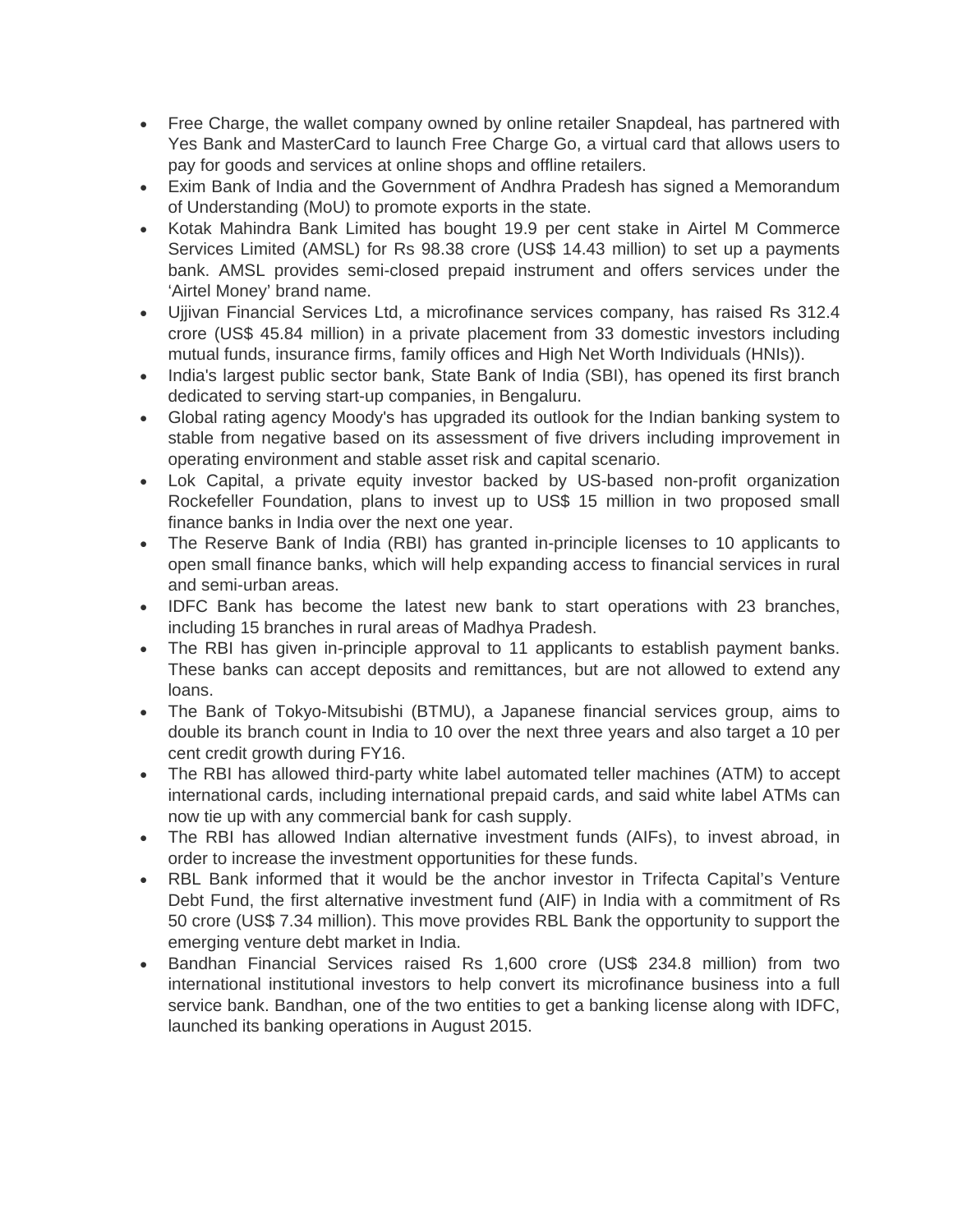# **Major Transformation of Indian Banks :**

- The Indian economy is on the brink of a major transformation, with several policy initiatives set to be implemented shortly. Positive business sentiments, improved consumer confidence and more controlled inflation are likely to prop-up the country's the economic growth. Enhanced spending on infrastructure, speedy implementation of projects and continuation of reforms are expected to provide further impetus to growth. All these factors suggest that India's banking sector is also poised for robust growth as the rapidly growing business would turn to banks for their credit needs.
- Also, the advancements in technology have brought the mobile and internet banking services . The banking sector is laying greater emphasis on providing improved services to their clients and also upgrading their technology infrastructure, in order to enhance the customer's overall experience as well as give banks a competitive edge.
- Many banks, including HDFC, ICICI and AXIS are exploring the option to launch contactless credit and debit cards in the market shortly. The cards, which use near field communication (NFC) mechanism, will allow customers to transact without having to insert or swipe.

# **CONCLUDING REMARKS**

The Basel Committee intends to replace the current Capital Accord with a New Framework which is built on a three-pillar approach minimum capital requirement**,** supervisory review and market. There is also a need for improving further the accounting and disclosure standards to fall in line with the international best practices**.** Refinements in market risk management will have to be made by adopting sophisticated techniques like duration and simulation and adoption of internal model-based approaches and credit risk modeling techniques by top banks**.**

The RBI has accepted the Basel Committee's Core Principles for effective banking supervision. There are gaps in the areas of consolidated supervision, country and transfer risk monitoring, inter-agency co-operation and cross border supervision. A framework of Prompt Corrective Action (PCA) is being evolved with various trigger points with the approval of the Government based on three parameters viz capital adequacy, asset quality and profitability to consider a set of mandatory and discretionary actions for dealing with banks that cross the trigger points. India has been sharing the increasing international concern on the use of the financial system for money laundering and financing of terrorism. The RBI is in the process of setting out the policy, procedures and controls required to be introduced by banks that include strict adherence to Know Your 11 Customer (KYC) procedures for prevention of misuse of banking system for money laundering and financing of terrorist activity One could regard the past of the banking industry, wherein every branch of the same bank acted as an independent information storage tower, and multichannel banking such as ATMs, Net banking**,** Tele-banking, etc was almost nonexistent. The deregulatory efforts prompted many financial institutions and non-financial institutions into retail banking and with multi-nationals focusing on the individual consumer in a big way, the banking system if underwent a phenomenal change. Multi-channel banking has gained prominence in India. Consumers got the choice of conducting transactions either the traditional way through the bank branch, or ATMs, the telephone or through the Net. Technology played a key role in providing this multi-service platform. The growing competition, growing